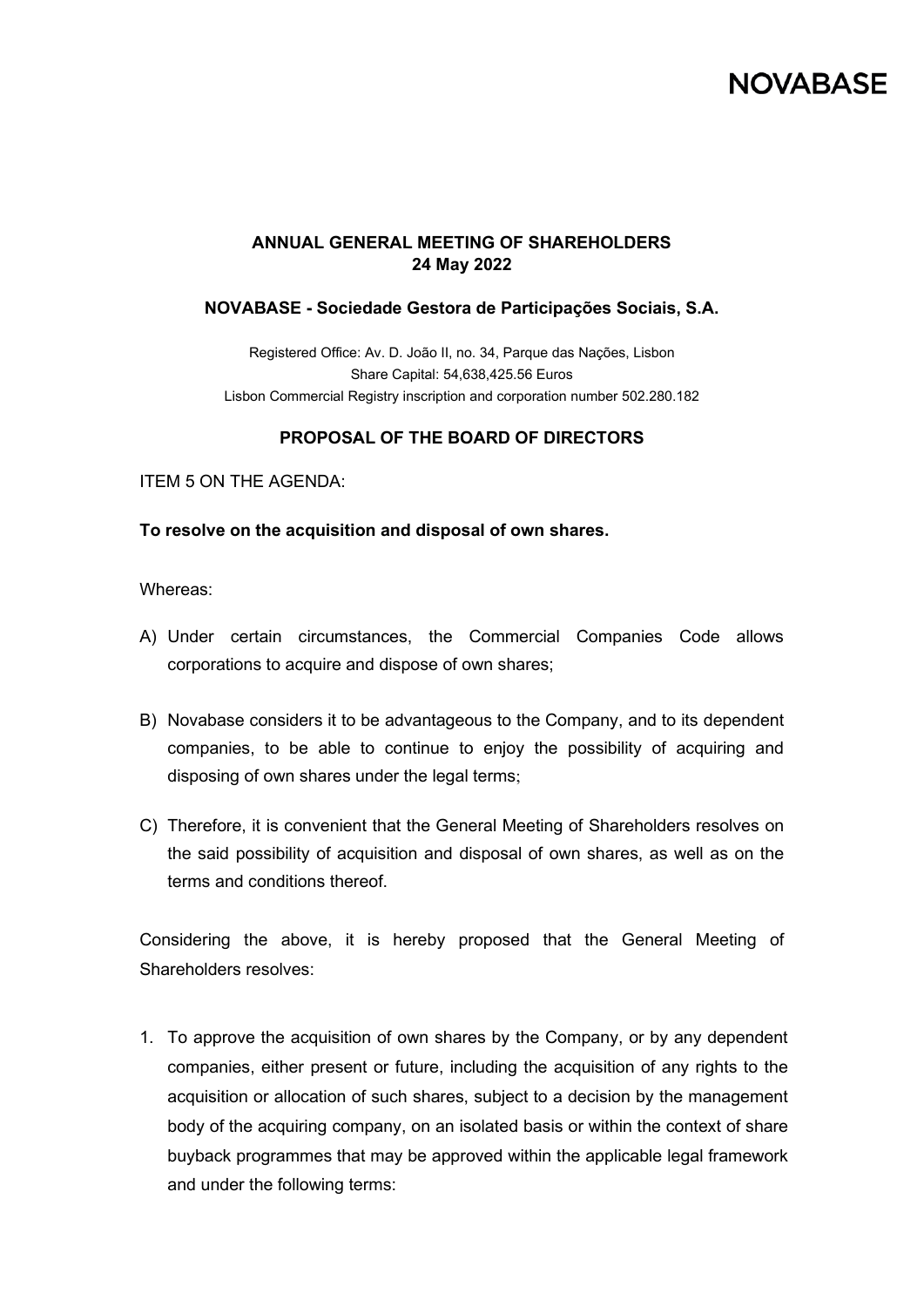# **NOVARASE**

- a) Maximum number of shares to be acquired: up to a limit equivalent to 10% of the share capital, deducting any disposals made, without prejudice to such quantity as may be required for compliance with the acquirer's obligations under law or contract, and subject, where applicable, to subsequent disposal, as provided for by law, of such shares as may exceed such limit;
- b) Term during which the acquisition may be made: eighteen months, as from the date of this resolution;
- c) Forms of acquisition: subject to the terms and mandatory limits provided by in the law: (i) acquisition of shares, or rights to acquire or allocate shares, for consideration, in any form, on regulated market or in over-the-counter transactions as determined by the management body, in compliance with the principle of equal treatment of shareholders as established by law, in particular by means of a transaction entered into with entities designated by the acquirer's management body (in particular, financial institutions with which the Company or any dependent company has entered into or will enter into equity swap agreements or other similar financial instruments); or (ii) any other acquisition for the purpose or by virtue of complying with any obligation under law or contract, (including, in particular, contractual obligations arising from the implementation of stock attribution plans or stock option plans of the Company or any dependent company in a dependency relation with the Company), and also acquisitions to be made within the context of any share buy-back plan that the management may decide to implement;
- d) Minimum and maximum consideration for the acquisitions: the price of acquisition for consideration shall fall within a minimum of 25% below the weighted average value of the weighted daily average trading prices of the shares on *Euronext Lisbon* during the ten trading sessions of regulated market immediately preceding the date of acquisition or the creation of the right to acquire or allocate shares, and a maximum of 25% above that value and, in the case of the acquisitions to be made within any potential own shares' buy-back programmes that may be implemented for the purposes of Regulation (EU) 596/2014, the effective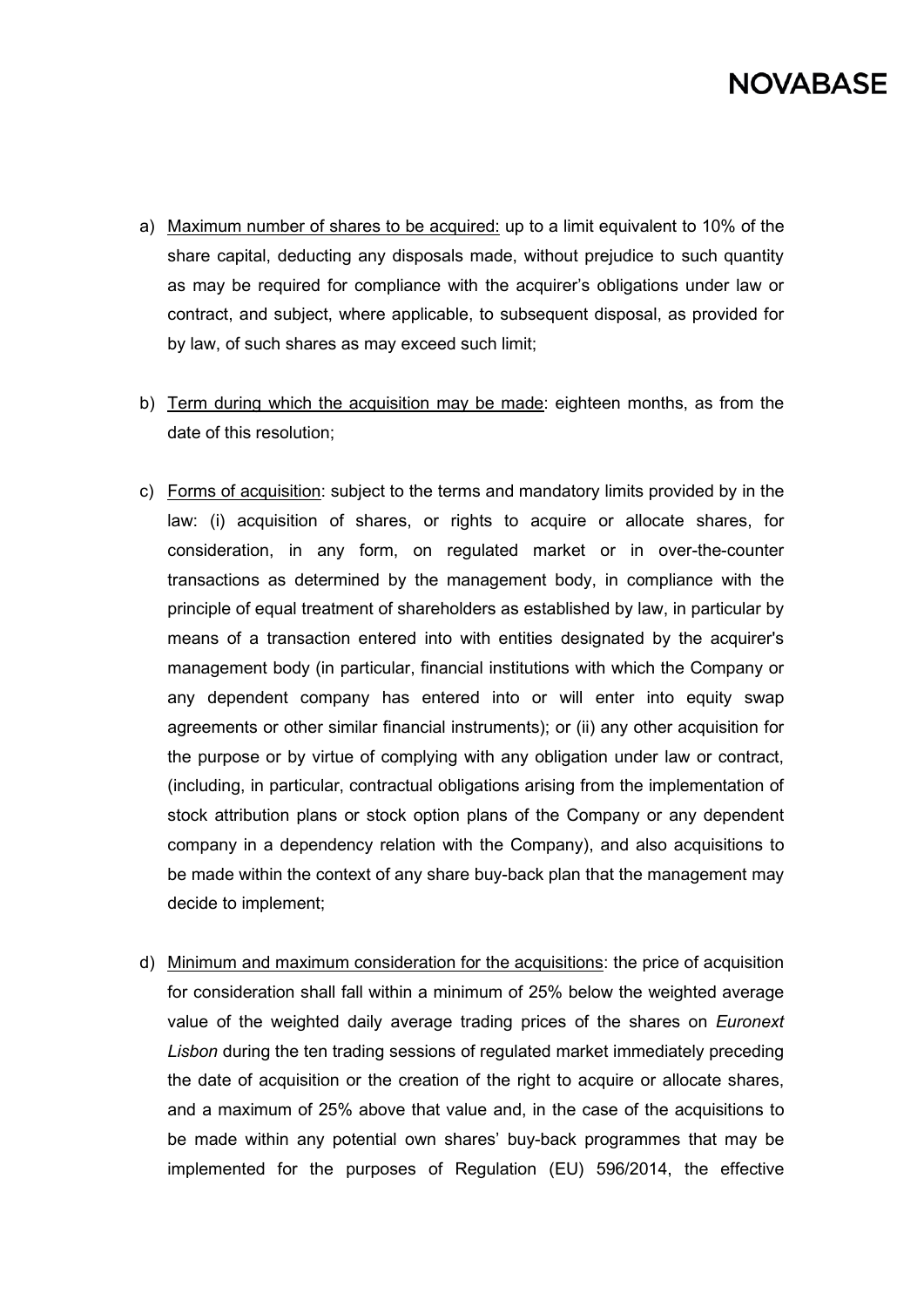purchase price shall also not be higher than the highest between the last independent operation and the highest independent offer at the time of the acquisition on the Euronext Lisbon regulated market, under the terms of article 3(2) of Delegated Regulation (EU) 2016/1052, of the Commission, of 8 March of 2016;

- e) Time of the acquisition: to be determined by the management body of the acquiring company, taking into account the circumstances of the securities market and the interests or obligations of the acquirer and its dependent company, and to be carried out in one or more occasions and in such proportions as the said management body may determine, without prejudice to, in regard to the any potential buy-back programmes to be implemented, the conditions set forth therein; and
- f) Purposes: if so decided by the management body of the Company, the acquisition by the Company of own shares, including rights to acquire or allot them, may take the form of a share buy-back programme under and for the purposes of the provisions of Regulation (EU) No. 596/2014 of the European Parliament and of the Council of 16 April 2014 on market abuse ("**Regulation (EU) No. 596/2014**").
- 2. To approve the disposal of own shares as may have been acquired by the Company, subject to a decision by the management body of the disposing company and under the following terms:
- a) Minimum number of shares to be disposed of: the number corresponding to the minimum block of shares which is legally determined at the time of the disposal for the shares of the Company, or such lesser quantity as may be sufficient to fulfil any obligations undertaken by virtue of law or contract;
- b) Term during which the disposal may take place: eighteen months as from the date of this resolution;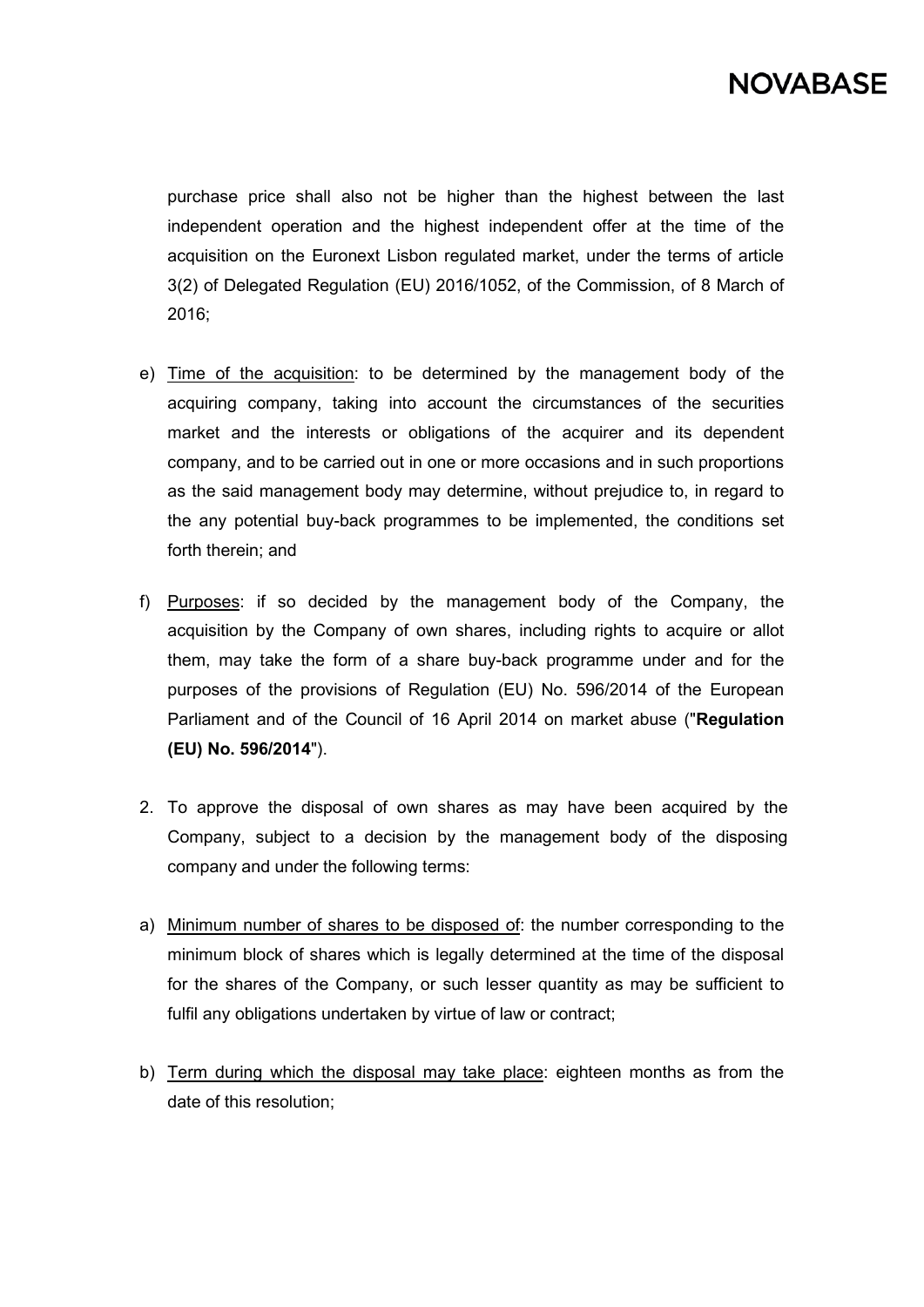# **NOVARASE**

- c) Form of disposal: disposal for a consideration in any form, including by sale or exchange, to be made on regulated market or in over-the-counter transactions to certain entities specified by the management body of the disposing company, in compliance with the principle of equal treatment of shareholders as established by law, without prejudice to such disposal being made in accordance with its respective terms and conditions in the case of a disposal in order to comply with an obligation that has been undertaken;
- d) Minimum price: a consideration of not less than 25% below the weighted average value of the weighted daily average trading prices on *Euronext Lisbon* of the shares to be disposed of, during the ten trading sessions of regulated market immediately preceding the disposal;
- e) Time of disposal: to be determined by the management body of the disposing company, taking into account the circumstances of the securities market and the interests or obligations of the disposing company, the Company or any of its dependent companies and to be carried out in one or more occasions and in such proportions as the said management body may determine;
- f) Disposal within the scope of medium or long-term variable remuneration attribution plans: in addition to the provisions of the paragraphs above, any disposal of the shares acquired in order to execute any plans as may have been or will be established, including a medium or long-term plan for attribution of variable remunerations to the members of the Board of Directors of the Company and possibly other companies in the Novabase Group, and to employees or representatives in leading positions in Novabase or in other companies in the Novabase Group, notably based on the performance of the Novabase shares – and in particular in view of the execution of the Plan currently in force -, may be made on regulated market under the general terms of the said paragraphs, or in over-the-counter transactions in favour of the beneficiaries of such plans, in accordance with their respective terms and conditions, or in favour of an affiliate company or another entity, including a financial institution, provided that such entity is bound to execute such plans, being equally hereby authorized the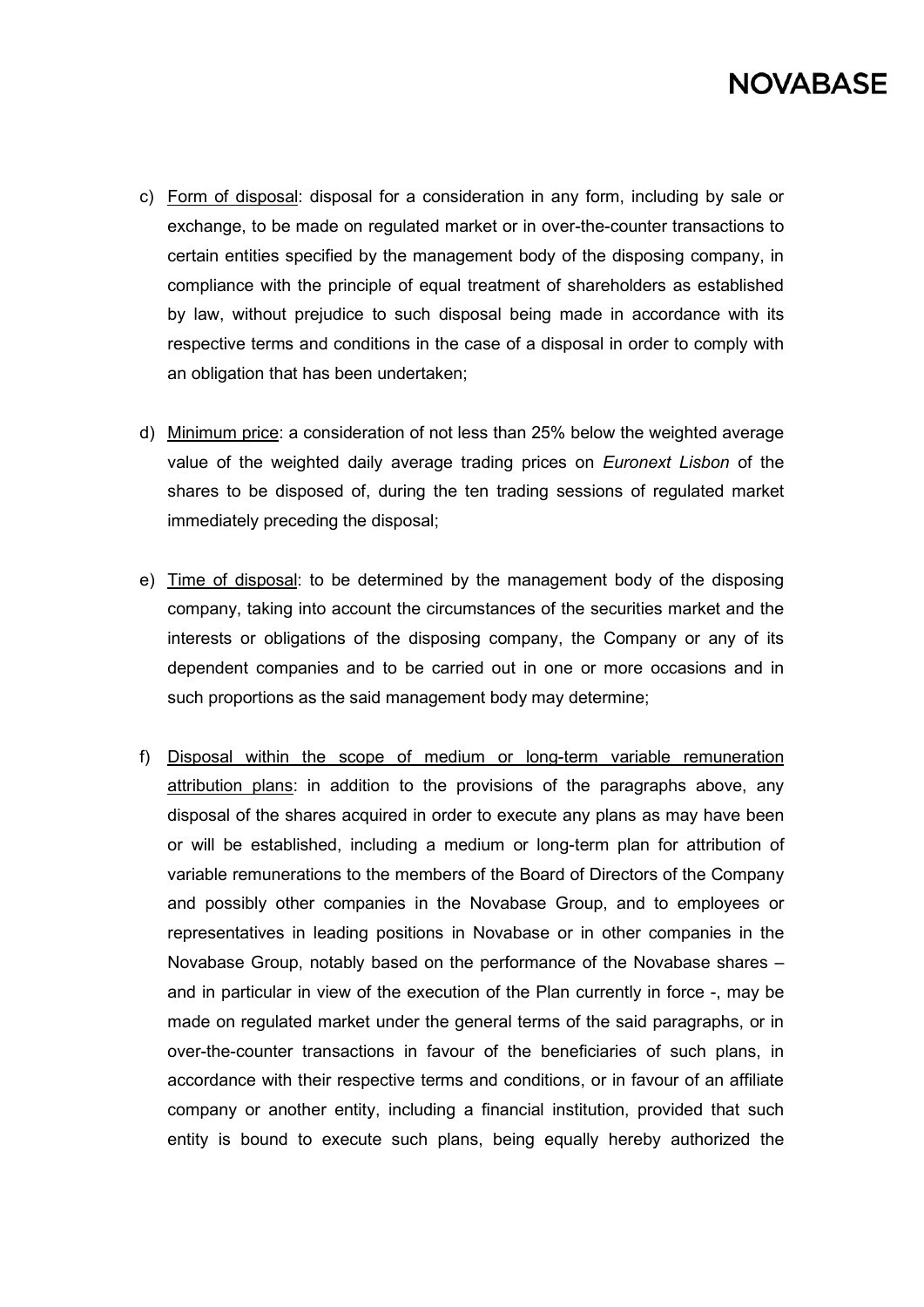

disposal of shares free of charge for the purposes of settlement of any options allocated within the scope of stock option plans (net share settlement)*.*

- 3. To approve that the Board of Directors, without prejudice to its freedom of decision and action within the framework of the resolutions under 1 and 2 above, take into account, according to any circumstances as the Board may deem relevant (and, in particular, depending on whether such acquisitions are isolated or made within the context of any potential share buy-back programme to be implemented by the Company within the framework of Regulation (EU) 596/2014), the following practices:
- a) Disclosure to the public, before the beginning of the acquisition and disposal transactions, of the contents of the preceding authorisation;
- b) Keeping a record of each transaction made within the scope of the preceding authorisations;
- c) Disclosure to the public of the transactions made, as required by applicable law. In particular, in the context of any share buy-back programmes that may be implemented under Regulation (EU) No 596/2014, it shall be communicated to the CMVM all transactions related to the referred programme, in a detailed and aggregated form (indicating the aggregated volume and the weighted average price per day on Euronext Lisbon), no later than by the end of the seventh daily market session following the date of execution of said transactions, as well as public disclosure of such information related any buy-back programmes that may be implemented, no later than by the end of the seventh daily market session following the date of execution of said transactions, within the terms and for the purposes of article 2 of Delegated Regulation (EU) 2016/1052, as well as compliance with other information and disclosure obligations set out in the applicable law, notably in CMVM Regulation no 5/2008;
- d) In particular within the context of potential share buy-back programmes under Regulation (EU) No 596/2014, publication of the transactions disclosed pursuant to the preceding paragraph on the website of Novabase and keeping that